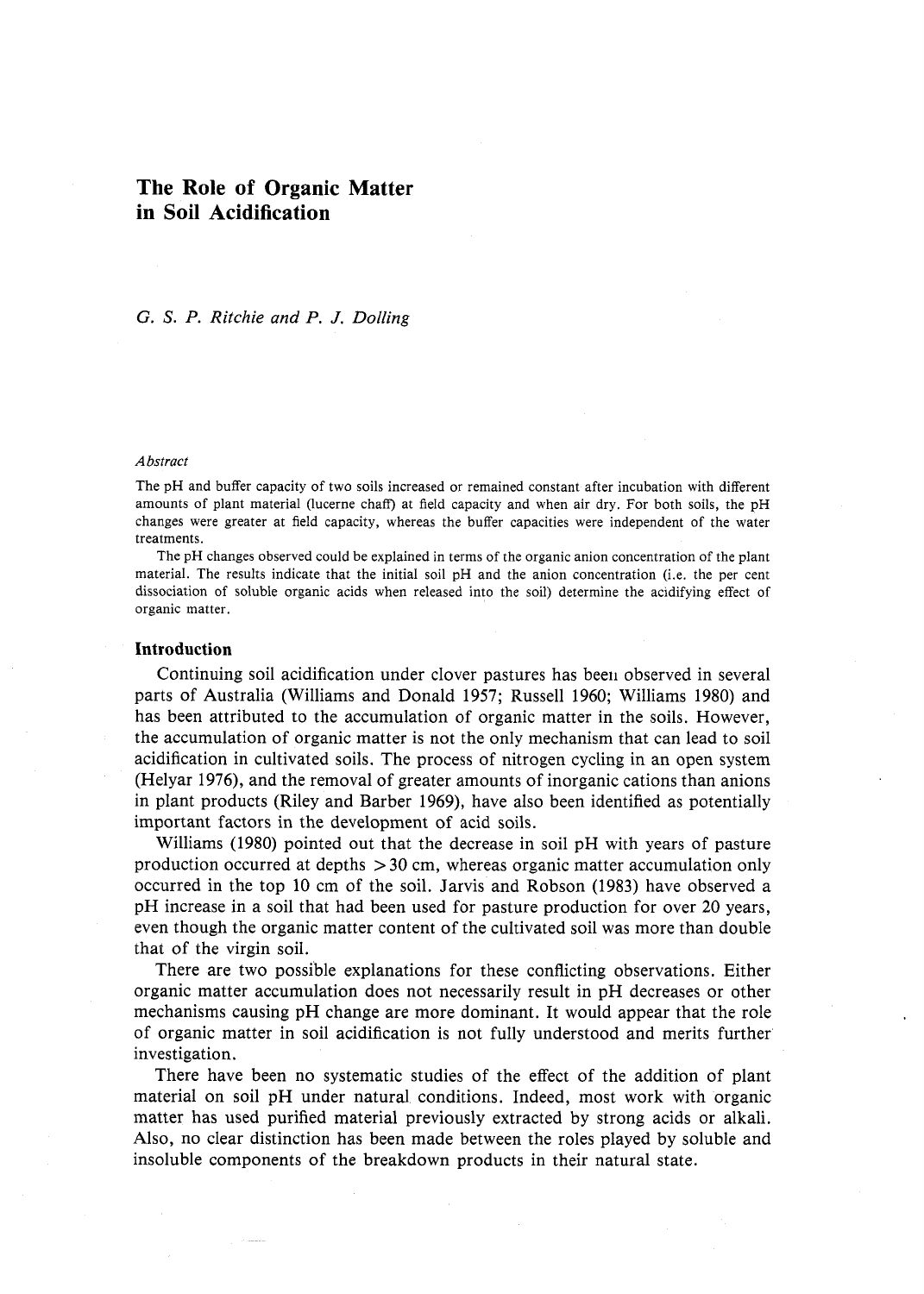Consequently, the work reported here was initiated to investigate some properties of lucerne chaff and the effect of its addition on soil pH.

## **Materials and Methods**

### *Soils*

 The soils used in the study were selected on the basis of their low organic matter content and different pH values. Soil samples were collected from the 0-10 cm layer of a lateritic podzolic (Yalanbee) and from a yellow earth (Merredin) at 30-60 cm depth. Some properties of the two soils are given in Table 1. All samples were air-dried and sieved through a 2 mm mesh sieve before use.

| Property                                                     | Soil               |                      |
|--------------------------------------------------------------|--------------------|----------------------|
|                                                              | Yalanbee           | Merredin             |
| Great soil group                                             | lateritic-podzolic | vellow earth         |
| Organic matter $(\%)$                                        | 1.06               | 0.09                 |
| pH <sup>A</sup>                                              | 5.66               | 4.31                 |
| Ionic strength                                               | $1 \times 10^{-3}$ | $2.4 \times 10^{-3}$ |
| Cation exchange<br>capacity (C $g^{-1}$ )                    | 5.8                | 2.9                  |
| Buffer capacity <sup>B</sup>                                 | 1.30               | $1 \cdot 21$         |
| Gravimetric water<br>content at field capacity (g $g^{-1}$ ) | 0.104              | 0.101                |
| Gravimetric water<br>content when air dry ( $g g^{-1}$ )     | 0.01               | 0.01                 |

Table 1. Soil properties

 $A$  1:5 soil: 0.002 M CaCl, ratio.

<sup>B</sup>Rate of change in pH per mmole of acid or base added to 100 g soil.

### *Soil Incubation*

 The two soils were incubated for 32 days at 30°C with four levels of added plant material at two soil water contents (air-dry and field capacity). The higher soil temperatures were used to speed up incubation times. At *30°C,* microbial activity is increased with a minimum of disturbance to the 1972). The chemical reaction rates and microbial activity of the elevated temperature may be described by the Arrhenius equation (Castellan 1970), and so the conditions of incubation are equivalent to 90 days at 15°C, i.e. the average soil temperature during winter in the regions where the soils were collected population composition and little change in the by-products produced by metabolic processes (Griffin (Cotterill, personal communication).

 Air-dried lucerne chaff *(Medicago sativa),* ground to pass through a O' 5 mm mesh sieve, was thoroughly mixed with 300 g subsamples of each soil at the rates of 0,  $2.3$ ,  $4.4$  and  $6.5$  g  $100g^{-1}$  for the Yalanbee soil and 0,  $2 \cdot 5$ ,  $5 \cdot 0$  and  $7 \cdot 2$  g  $100g^{-1}$  for the Merredin soil. Distilled water was added to bring the water content to the desired value. The mixture was placed in a 500 ml plastic container, and plastic beads were placed on the top of the soil to reduce evaporation. Water was added to the field capacity treatments each day to keep them at field capacity. After incubation, the field capacity treatments were dried at *30°C* and then all soil samples were stored at 4°C before analysis.

#### *Plant Analysis*

 A nitric-perchloricacid digest was used to determine Ca, Mg, Na and K by AAS and P by the molybdovanadate method (Black 1965). N (Kjeldahl method), C (Walkley-Black method; Black 1965), ash content and ash alkalinity (Pierre and Banwart 1973) were also determined. A water soluble extract was prepared by shaking with deionized water at a ratio of 1:10 for 16 h. The pH of the extract was noted and the solution potentiometrically titrated using the same method as Young *et al.* (1981). The end-point of the titration was taken as the region of the curve with the greatest slope (rather than an arbitrary pH), and was considered to be the pH at which all the carboxyl groups were fully dissociated.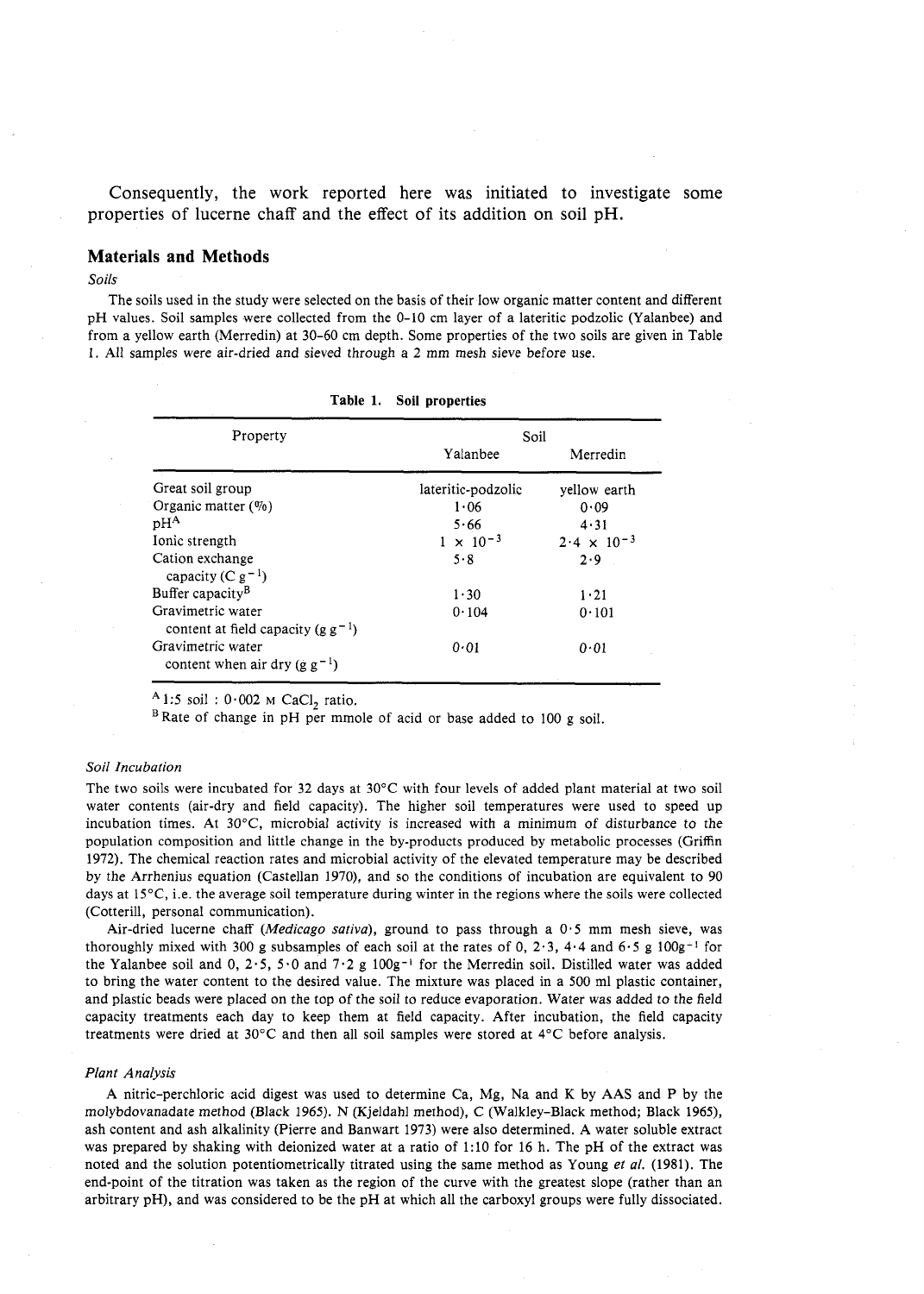### *Soil Analysis*

 The soils were analysed for organic matter (the Walkley-Black method; Black 1965), ionic strength at field capacity (Gillman and Bell 1978) and CEC (1  $\text{M NH}_4\text{Cl}$ ; Black 1965).

pH was determined in  $0.002$  M CaCl<sub>2</sub> (i.e. approximate ionic strength of West Australian soils; Dolling and Ritchie 1985) after shaking for 16 h at a soil-liquid ratio of 1:5. A Beckman  $\phi$  71 pH meter with a combination electrode was used to measure the pH of the clear supernatant liquid after any pH drift was <0'005 pH units over a 30 s period.

 The buffer capacity of each soil was determined before and after incubation for each treatment. The buffer capacity may be estimated from the slope of a curve of pH *versus* mmole of acid or alkali added per 100 g of soil. Eight points on the curve (in the pH range 3-7) were determined by adding known aliquots of 0.02 M calcium hydroxide and  $0.1$  M HCl in 20 ml of 0.002 M calcium chloride to triplicate 4 g samples of each treatment. The samples were shaken for 16 h and the pH of the supernatant measured as described previously.

## **Results**

# *Properties of the Plant Material*

The plant material contained ( $\%$  oven dry): 48·7 C, 2·94 N, 9·6 ash, 1·48 Ca,  $0.28$  Mg,  $0.34$  Na,  $2.3$  K and  $0.29$  P, and had an ash alkalinity of 88 mmole  $100g^{-1}$ . The pH of the deionized water (5.7) was unchanged by the extraction of the water-soluble component of the plant material. Potentiometric titration indicated that the acids present in the water soluble component were 50% dissociated at pH 4·2 (i.e.  $pK_m = 4.2$ ) and 83% dissociated at pH 5·7.

# *Soil Incubation with Plant Material*

 At field capacity, the pH of both soils increased with small organic matter additions and then appeared to reach a maximum value with larger additions (Fig. 1). The decrease in the change in pH with increasing organic matter is due to the concurrent increase in the soil buffer capacity.



 Fig. 1. Variation in soil pH with Yalanbee soil at field capacity  $(A)$ and air dry  $(\bullet)$  and to Merredin subsoil at field capacity  $(\blacklozenge)$  and air dry  $(\blacksquare)$ .

 In the nil water treatment, there was no change in pH of the Yalanbee soil, whereas the Merredin soil showed only a small increase in pH with increasing additions of plant material. The variation in soil pH with mmole of acid or alkali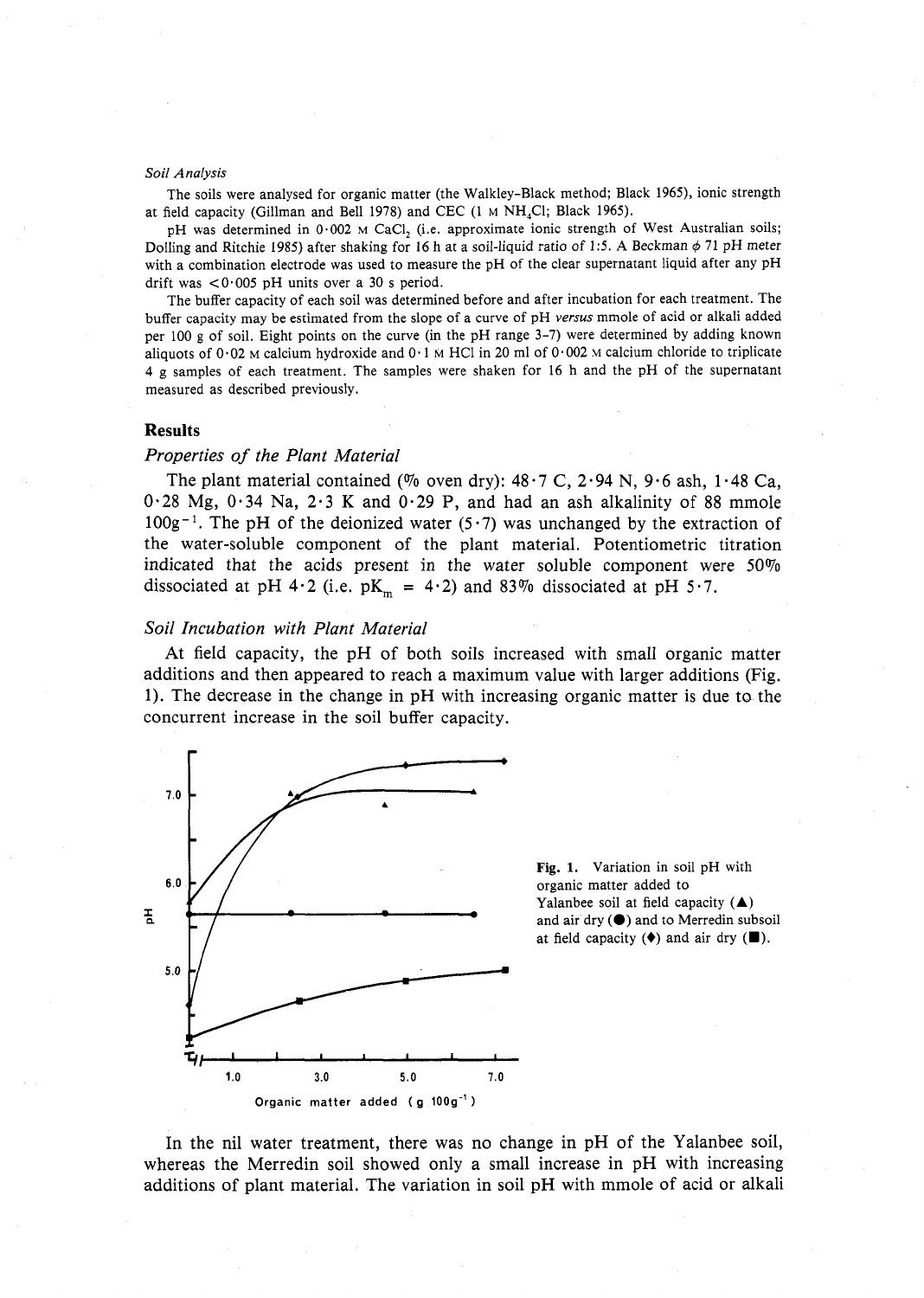added was essentially linear for all treatments (Fig. 2). Regression analysis indicated more complex functions. that there was no statistical improvement in the description of the curves by fitting



 $H^+$  or OH<sup>-</sup> added (mmole  $100 g^{-1}$ )

Fig. 2. Variation in soil pH with added acid or alkali (mmole  $100 g^{-1}$ ) 4.4 ( $\blacklozenge$ ) and 6.5 ( $\blacktriangle$ ) g  $100g^{-1}$  organic matter added; Merredin at field capacity (c) and air dry (d) with  $0$  ( $\bullet$ ),  $2.5$  ( $\bullet$ ),  $5.0$  ( $\bullet$ ) and  $7.2$  ( $\triangle$ ) g 100g<sup>-1</sup> organic matter added. for Yalanbee at field capacity (a) and air dry (b) with  $0 (\bullet)$ ,  $2 \cdot 3 (\blacksquare)$ ,

 As one might expect, the addition of plant material increased the buffer capacities of both soils, i.e. decreased the rate of change of pH per mmole of acid or base added to 100 g of soil (Fig. 2). Even though the soils did not differ markedly in their original buffer capacities, there was a slightly bigger increase in buffer capacity of the Yalanbee soil than for the Merredin soil at similar levels of organic matter addition. The water treatments did not have a significant effect on the buffer capacities of either soil.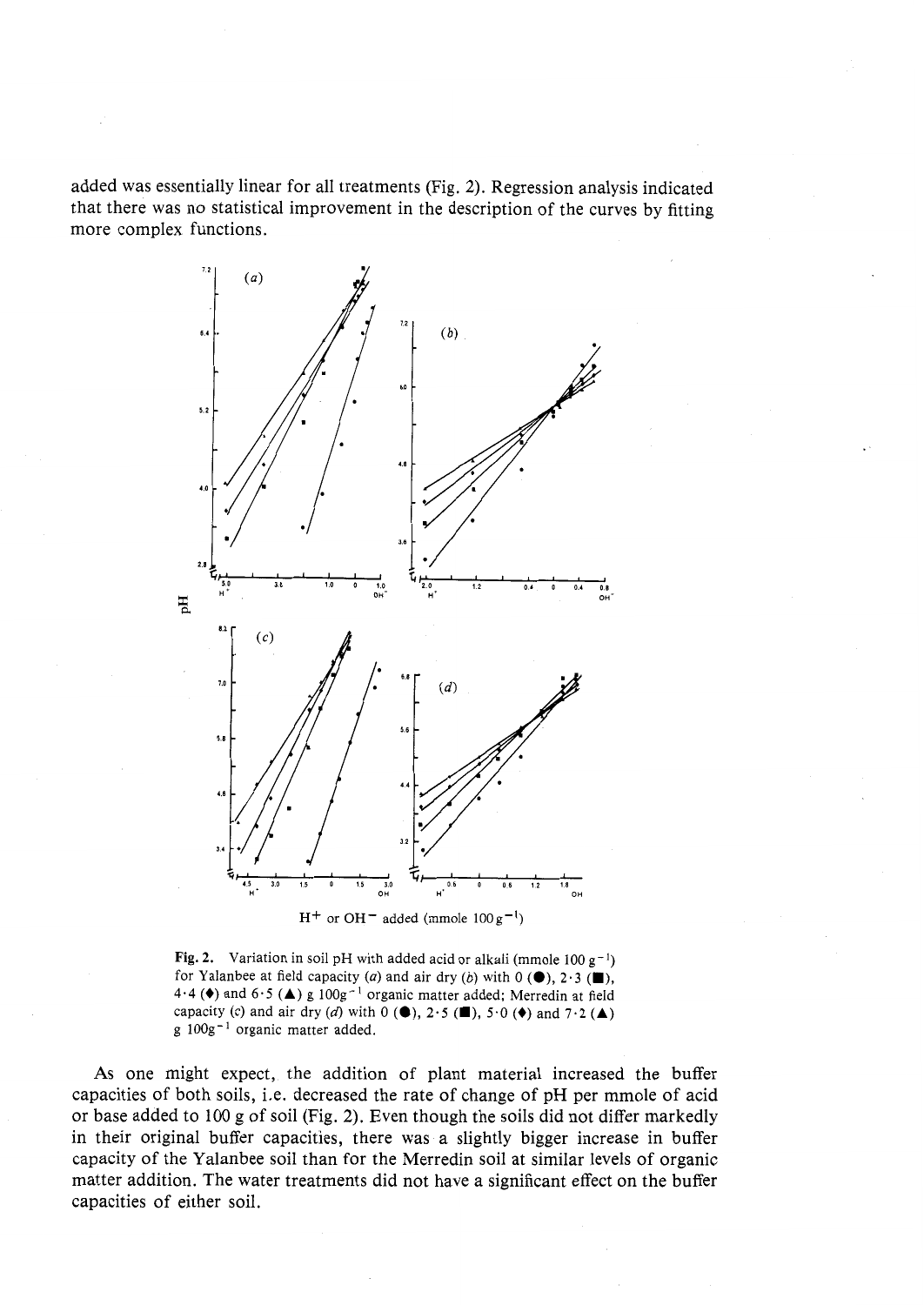## **Discussion**

 The results reported here illustrate that the accumulation of organic matter does not necessarily cause soil acidification.

## *Possible Mechanisms*

 Organic matter is usually considered to lower soil pH by releasing hydrogen ions that were associated with organic anions or by nitrification in an open system (Porter *et al.* 1980). On the other hand, it may cause pH increases either by mineralization of organic anions to  $CO_2$  and water (thereby removing H<sup>+</sup>) or because of the 'alkaline' nature of the organic material (Helyar 1976). The 'alkaline' nature of plant material arises from the dissociation of organic acids (metabolized within the plant) in response to a cation/anion imbalance caused by  $NH<sub>4</sub>$ <sup>+</sup> uptake or N<sub>2</sub> fixation. The plant reduces this imbalance by excreting H<sup>+</sup> ions and so the per cent dissociation of the organic acids (i.e. the anion concentration) within the plant increases (Israel and Jackson 1978).

 No net change in soil pH will be observed if the anions released by the decaying plant material are in the vicinity of the  $H^+$  ions. In some cases, however, the anions can become separated from the  $H^+$  by being removed in a harvest or returned to the soil surface layers rather than to the subsoil where the majority of roots originally released the  $H^+$ . pH changes would also be affected by subsequent plant growth and the type of N source available to the new crop.

The association of organic anions from the plant material with  $H^+$  in the soil here, i.e. the incorporation of imported plant material into a well-aerated soil in the absence of plant growth. The effects of mineralization (and other H+ consuming or OH- producing processes such as ammonia hydrolysis and nitrate tant increase in nitrification. Barrow (1960) also observed an increase in pH when soil was incubated with plant material, but attributed it to the inhibition of nitrification. In contrast to this study, however, it is not apparent that his soils were aerated during incubation. appears to be the more important process for pH changes in the systems studied reduction by microorganisms) would probably be counterbalanced by a concomi-

### H+ *Release by Organic Matter*

The release of  $H<sup>+</sup>$  ions by organic mater is dependent on the initial pH of the soil and the dissociation constants (pK) of the weak organic acids (Helyar 1976). added organic matter, there will be an increase in pH due to association of  $H^+$  from the soil with some of the organic anions. The acidic nature of the acid groups is usually characterized by determining a median pK at 50% dissociation, the  $\rm{pK}_{m}$ or pK<sub>a</sub> (Young *et al.* 1981; Stevenson 1982). However, if the organic acids are more than 50% dissociated and they are added to a soil with initial  $pH < pK_m$ , the magnitude of the expected pH change would be greater. If the soil pH  $\approx pK_m$ , the pH would rise rather than remain constant, and for soil  $pH > pK_m$ , the pH drop observed would be smaller than expected. Therefore, the actual per cent dissociation of organic acids (i.e. anion concentration) as they are released into the soil would be a better indicator of their ability to acidify a soil than their  $pK_m$ . For example, if the pH of the soil is less than the pK of the weak acid groups on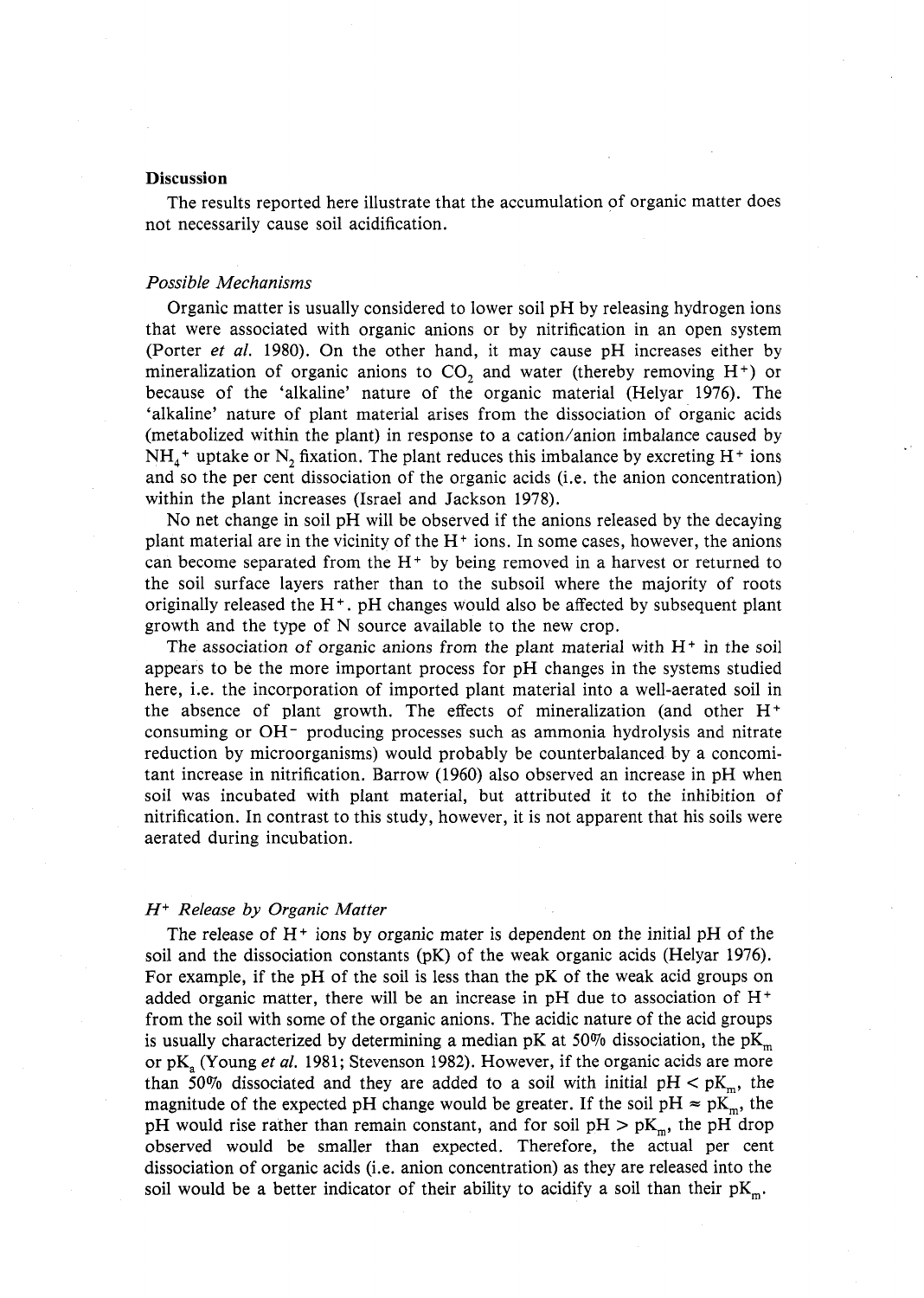### *pH Changes in Air-dry Soils*

The initial pH of the Merredin subsoil was approximately equal to the  $pK_m$  of the water soluble component of the added lucerne hay. However, the potentiometric properties of the plant material indicated that the organic acids were  $\sim 80\%$  dissociated when released into the soil. Consequently, the soil pH rose as H<sup>+</sup> ions were removed from solution by those weak acid sites which would normally be associated at the initial soil pH. The magnitude of the change would be modified by the buffering power of the soil and the organic material itself.

The initial pH of the Yalanbee soil was greater than the  $pK_m$  of the soluble organic acids, and so one might have expected the pH to fall if the acids were 50% with plant material because the pH of the water extract of the plant material was approximately the same as the initial soil pH, and there was very little disturbance of the dissociation of the organic acids. dissociated. In fact, there was no change in the pH of the soils upon incubation

# *The Effect of Water Treatments on pH Changes*

 For both soils, the pH changes were greater at field capacity than in the air-dry water treatments imposed. This could be because the method of measurement does not distinguish between buffering properties of the soil surfaces and the soil solution, whereas pH is a soil solution property only. Therefore, it would appear that the water soluble component of the organic material plays a major role in the water treatments. In contrast, the buffer capacity was essentially independent of the pH changes.

 There would be little microbial activity during the incubation of the nil water treatments due to the lack of water (Gray 1976). Therefore, the results obtained for the air-dry treatments would be approximately similar to those obtained at field capacity but with no incubation period. This is because equilibration of the weak acid groups on the plant material would occur during the pH measurement step of shaking the soil with  $CaCl<sub>2</sub>$  for 17 h. Consequently, the difference in pH between the two water treatments must be due to changes in the organic material that have occurred during incubation.

 The changes in organic material with time could be explained either by microbial activity removing H + ions by breaking down the organic anions to CO*2* and water, al. (1977) have shown that dissociated carboxyl anions of humic and fulvic acids can displace hydroxyl groups from goethite surfaces. As already discussed, the net effect on pH of microbial activity in our systems is probably negligible. Also, if mineralization was a major cause of the difference in pH increases between water treatments, then one would expect to observe a decrease in buffer capacity with time because of the removal of organic buffering materials by microbial breakdown. further dissolution of organic anions or by reactions with soil surfaces. Parfitt *et* 

 The greater pH changes in the field capacity water treatments could be explained by release of more organic anions as time progresses or by their adsorption on soil surfaces.

 Further release of organic anions could be a possible explanation for the difference in pH changes between water treatments for the Merredin soil but not for the Yalanbee soil. In the latter case, adsorption onto soil surfaces could have contributed to the pH increase observed. However, the rise is equivalent to a very Merredin soil under the same conditions. small consumption of  $H<sup>+</sup>$  ions, which is 17 times less than the pH change for the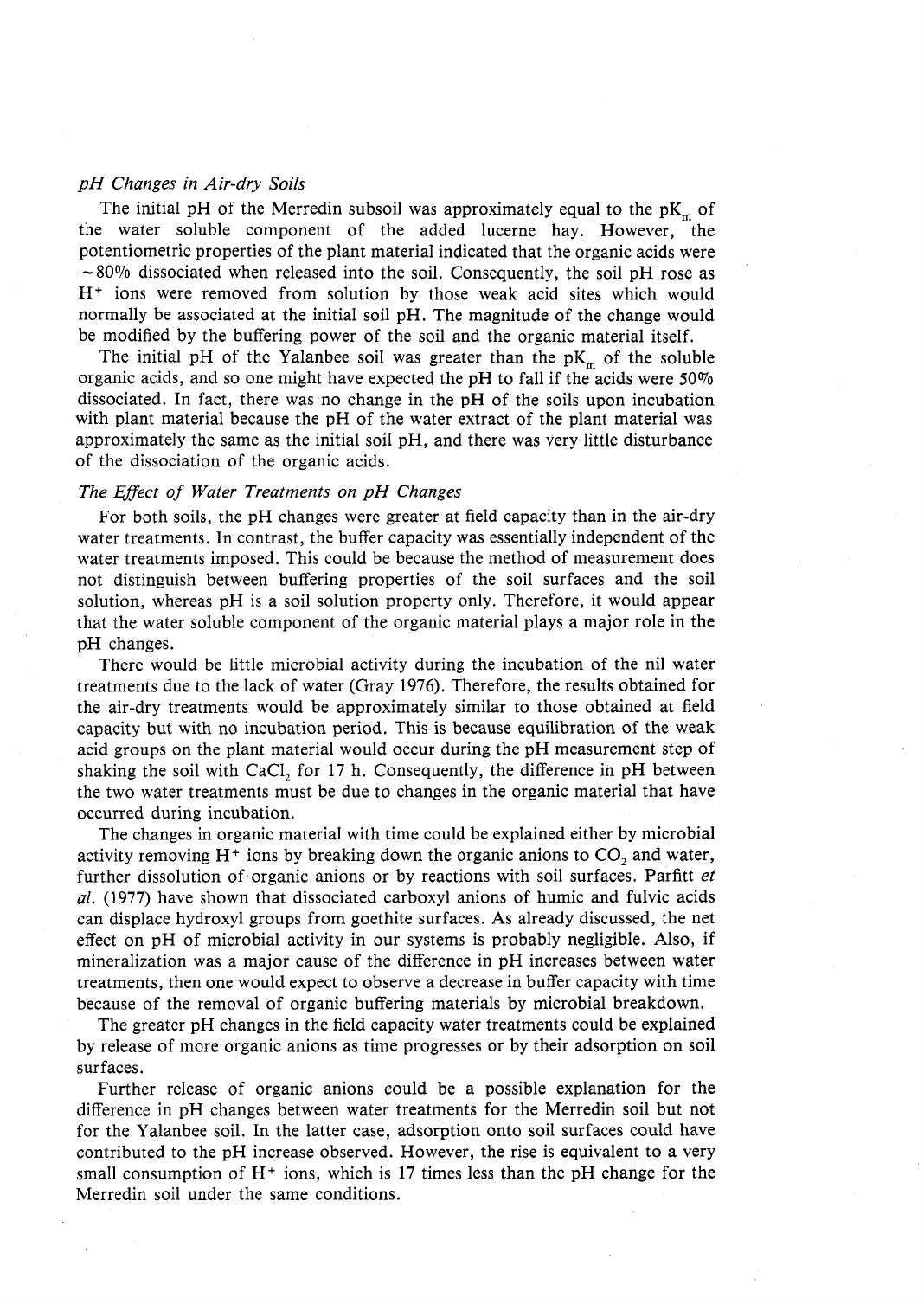Hoyt and Turner (1975) also observed a variation in pH with time when different organic materials were mixed with soil. Initially, the soil pH rose, but after 24 weeks' incubation the pH had nearly returned to its original value before adding organic matter. Direct comparisons with this work are not possible because they However, the same trend may have been observed if longer time periods had been were studying an open system from which a crop of barley was harvested. used.

 The temporary nature of the pH changes discussed above illustrates the difficulties of monitoring pH changes in the field. It also indicates that as well as long-term changes in pH there are also short-term variations that do not necessarily reflect the overall long-term changes but may have a marked effect on plant growth.

### **Conclusions**

 Decaying plant material is less likely to contribute to soil acidification when it has a high anion concentration, and its effect on pH may vary quite widely from one soil to another and between different agricultural practices (e.g. grazing pastures versus hay production). The importance of  $H<sup>+</sup>$  release by organic matter may have been overestimated as a mechanism of soil acidification because the  $pK_{m}$  rather than the anion concentration of the organic material has been used as an indicator of the ability of organic materials to acidify soils.

### **Acknowledgments**

 We would like to thank Professor A. D. Robson and Dr W. M. Porter for helpful discussions on the work, and Mrs J. Norris for technical assistance.

### **References**

 Barrow, N. J. (1960). Stimulated decomposition of soil organic matter during the decomposition of added organic materials. *Aust.* J. *Agric. Res.* 11, 331-8.

 Black, C. A. (1965). 'Methods of Soil Analysis. Part 2.' (American Society of Agronomy: Madison, Wis.)

Castellan, G. W. (1970). 'Physical Chemistry.' (Addison-Wesley: Massachusetts.)

 Dolling, P. 1., and Ritchie, G. S. P. (1985). Estimates of soil solution ionic strength and the determination of pH in West Australian soils. *Aust.* J. *Soil Res.* 23, 309-14.

- Gillman, G. P., and Bell, L. C. (1978). Solution studies on weathered soils from tropical North Queensland. *Aust.* J. *Soil Res.* 16, 67-77.
- Gray, T. R. G. (1976). Survival of vegetative microbes in soil. In 'The Survival of Vegetative Microbes'. (Ed. T. R. G. Gray and 1. R. Postgate.) pp. 327-64. (University Press: Cambridge.)
- Griffin, D. M. (1972). 'Ecology of Soil Fungi.' p. 144. (Syracuse University Press: New York.)

 Helyar, K. R. (1976). Nitrogen cycling and soil acidification. J. *Aust. [nst. Agric. Sci.* 42,217-21.

 Hoyt, P. B., and Turner, R. C. (1975). Effects of organic materials added to very acid soils on pH, aluminium, exchangeable NH4, and crop yields. *Soil Sci.* 119, 227-37.

- Israel, D. W., and Jackson, W. A. (1978). The influence of nitrogen nutrition on ion uptake and translocation by leguminous plants. In 'Mineral Nutrition of Legumes in Tropical and Subtropical Soils'. (Eds C. S. Andrew and E. J. Kamprath.) pp. 113-26. (CSIRO Aust.: Melbourne.)
- Jarvis, S. C., and Robson, A. D. (1983). The effect of nitrogen nutrition of plants on the development of acidity in Western Australian soils. I. Effects with subterranean clover grown under leaching  conditions. *Aust.* J. *Agric. Res.* 34, 345-53.
- Pierre, W. H., and Banwart, W. L. (1973). The excess-base and excess-base/nitrogen ratio of various crop species and of plant parts. *Agron.* J. 64, 91-6.
- Porter, W. M., Cox, W. 1., and Wilson, I. (1980). Soil acidity ... is it a problem in Western Australia? *West Aust.* J. *Agric.* 21, 126-33.
- Riley, D., and Barber, S. A. (1969). Bicarbonate accumulation and pH changes at the soybean *(Glycine max* (L) Merr.) root-soil interface. *Soil Sci. Soc. Am. Proc.* 33, 905-8.